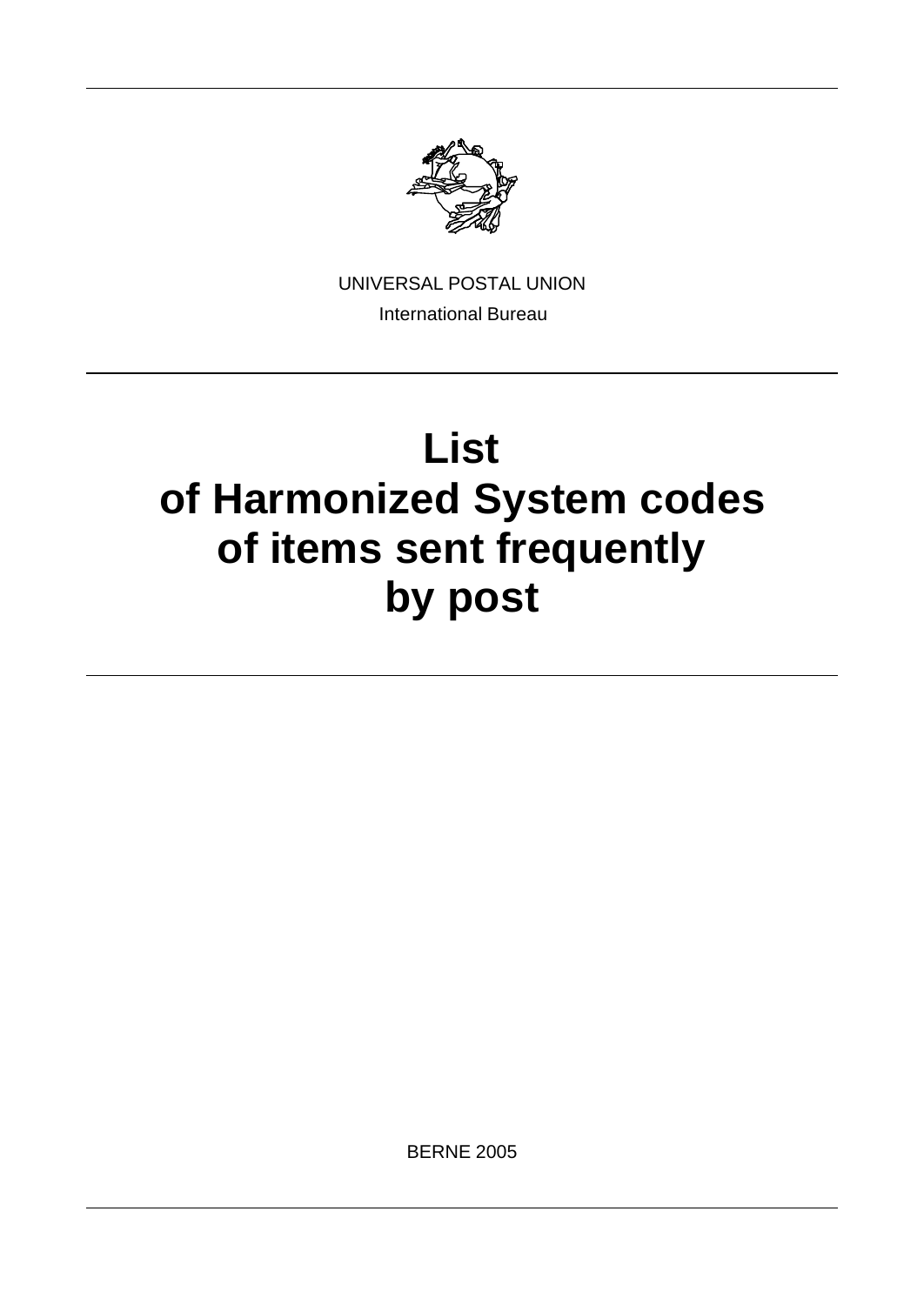### **Fish (chapter 3)**

0305.41 Smoked salmon

#### **Dairy produce; natural honey (chapter 4)**

0402.10 Milk in powder, fat content not exceeding 1% 0402.29 Concentrated milk containing added sugar, fat content exceeding 1.5% 0402.99 Concentrated milk containing added sugar, fat content not exceeding 1.5% 0406.10 Fresh cheese 0406.30 Processed cheese, not grated or powdered 0409.00 Natural honey

#### **Live trees and other plants; bulbs, roots and the like; cut flowers and ornamental foliage (chapter 6)**

- 0601.10 Bulbs, tubers, tuberous roots, corms, crowns and rhizomes, dormant
- 0602.10 Unrooted cuttings and slips
- 0603.10 Cut flowers and flower buds of a kind suitable for bouquets or for ornamental purposes, fresh 0603.90 Cut flowers and flower buds of a kind suitable for bouquets or for ornamental purposes, dried,
- Cut flowers and flower buds of a kind suitable for bouquets or for ornamental purposes, dried, dyed, bleached, impregnated or otherwise prepared

#### **Roots and tubers (chapter 7)**

0709.52 Truffles, fresh or chilled

0709.60 Fruits of the genus *Capsicum* or of the genus *Pimenta*, fresh or chilled

#### **Edible fruit and nuts (chapter 8)**

| 0801.22 | Shelled Brazil nuts              |
|---------|----------------------------------|
| 0801.32 | Shelled cashew nuts              |
| 0802.12 | Shelled almonds                  |
| 0802.22 | Shelled hazelnuts                |
| 0802.50 | Pistachios                       |
| 0804.10 | Dates, fresh or dried            |
| 0804.20 | Figs, fresh or dried             |
| 0806.20 | Dried grapes                     |
| 0813.50 | Mixtures of nuts or dried fruits |

#### **Coffee, tea, maté and spices (chapter 9)**

| Coffee roasted:                                                                                                  |  |
|------------------------------------------------------------------------------------------------------------------|--|
| 0901.21<br>not decaffeinated<br>$\overline{\phantom{m}}$                                                         |  |
| 0901.22<br>decaffeinated                                                                                         |  |
| 0902.10<br>Green tea (not fermented) in immediate packings of a content not exceeding 3 kg                       |  |
| 0902.30<br>Black tea (fermented) and partly fermented tea, in immediate packings of a content not exceeding 3 kg |  |
| 0905.00<br>Vanilla                                                                                               |  |
| 0910.10<br>Ginger                                                                                                |  |
| 0910.20<br>Saffron                                                                                               |  |
| Turmeric (curcuma)<br>0910.30                                                                                    |  |
| 0910.50<br>Curry                                                                                                 |  |

#### **Cereals (chapter 10)**

1006.30 Semi-milled or wholly milled rice, whether or not polished or glazed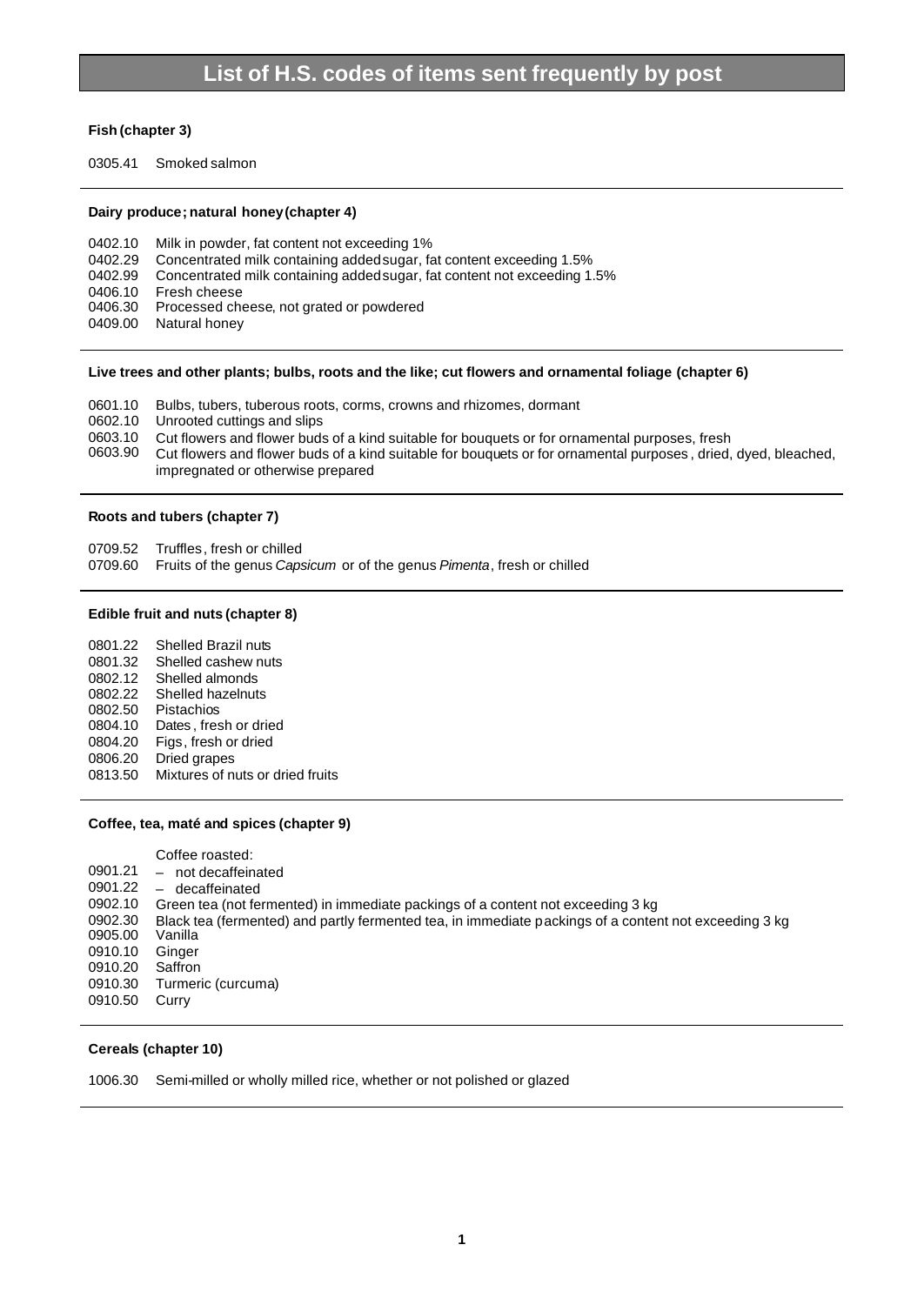#### **Oil seeds and oleaginous fruits; miscellaneous grains, seeds and fruit; industrial or medicinal plants; straw and fodder (chapter 12)**

1209.30 Seeds of herbaceous plants cultivated principally for their flowers

1209.91 Vegetable seeds

#### **Preparations of meat, of fish or of crustaceans, molluscs or other aquatic invertebrates (chapter 16)**

1601.00 Sausages and similar products, of meat, meat offal or blood; food preparations based on these products 1602.20 Goose and duck liver 1604.30 Caviar, and caviar substitutes *Crustaceans, molluscs and other aquatic invertebrates, prepared or preserved* 1605.10 Crab 1605.20 Shrimps and prawns 1605.30 Lobster

#### **Sugars and sugar confectionery (chapter 17)**

Raw sugar not containing added flavouring or colouring matter:

 $1701.11 - \text{cane sugar}$ <br> $1701.12 - \text{beet sugar}$ 

1701.12 – beet sugar<br>1704.10 Chewing gum

Chewing gum, whether or not sugar-coated

#### **Cocoa and cocoa preparations (chapter 18)**

| 1806.10 |  | Cocoa powder, containing added sugar or other sweetening matter |
|---------|--|-----------------------------------------------------------------|
|         |  |                                                                 |

Chocolate and other food preparations containing cocoa in blocks, slabs or bars :

- 1806.31 filled
- not filled<br>Pralines

1806.90

#### **Preparations of cereals, flour, starch or milk; pastrycooks' products (chapter 19)**

- 1901.10 Preparations for infant use, put up for retail sale
- 1902.11 Uncooked pasta, not stuffed or otherwise prepared, containing eggs<br>1902.20 Stuffed pasta (including lasagna) whether or not cooked or otherwis
- 1902.20 Stuffed pasta (including lasagna), whether or not cooked or otherwise prepared<br>1904.10 Prepared foods obtained by the swelling or roasting of cereals or cereal products
- Prepared foods obtained by the swelling or roasting of cereals or cereal products (e.g. cornflakes)
- 1904.20 Prepared foods obtained from unroasted cereal flakes or from mixtures of unroasted cereal flakes and roasted cereal flakes or swelled cereals (e.g. muesli)
- 1905.20 Gingerbread and the like<br>1905.31 Sweet biscuits
- Sweet biscuits
- 1905.32 Waffles and wafers

#### **Preparations of vegetables, fruit, nuts or other parts of plants (chapter 20)**

Jams, fruit jellies, marmalades, fruit or nut purée and fruit or nut pastes, obtained by cooking, whether or not containing added sugar or other sweetening matter:

- 2007.10 homogenised preparations of fruit, put up as enfant food in containers of a net weight content not exceeding 250 g. 2007.91 – citrus fruit Orange juice not frozen 2009.21 Grapefruit juice
- 2009.41 Pineapple juice
- 2009.50 Tomato juice
- 
- 2009.61 Grape juice (including grape must) 2009.71 Apple juice
- 
- 2009.90 Mixtures of juices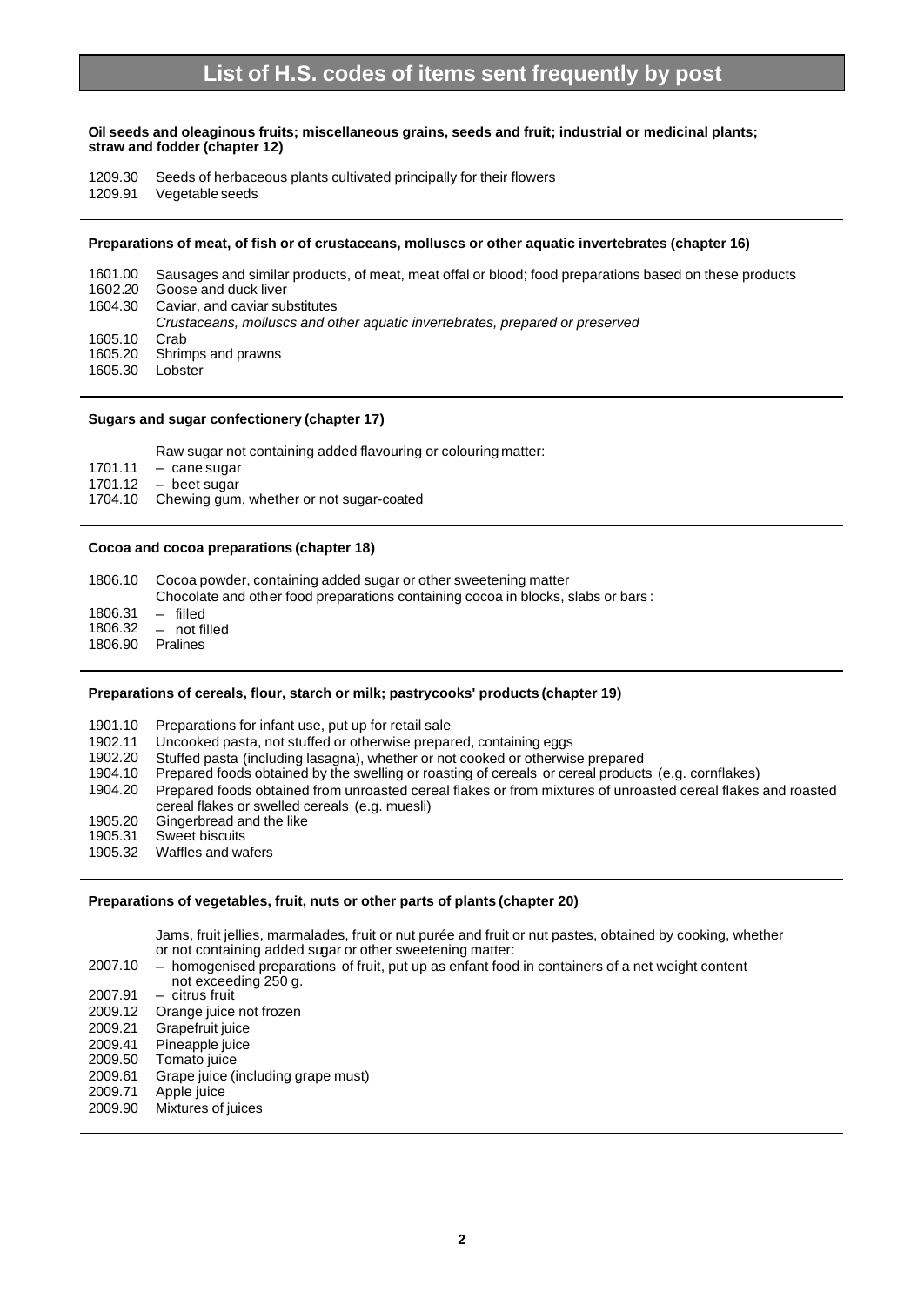#### **Miscellaneous edible preparations (chapter 21)**

- 2101.11 Extracts, essences and concentrates of coffee
- 2101.20 Extracts, essences and concentrates of tea
- 2102.30 Prepared baking powders
- 2104.10 Soups and broths and preparations therefor
- 2106.90 Food supplement (multivitamins/minerals, 1 per day tablets)

#### **Beverages, spirits and vinegar (chapter 22)**

2203.00 Beer made from malt

- 2204.10 Sparkling wine, including Champagne
- 2204.21 Other wine; grape must with fermentation prevented or arrested by the addition of alcohol in containers holding 2 l or less (red wine, white wine, rosé wine, etc.)
- 2205.10 Vermouth and other wine of fresh grapes flavoured with plants or aromatic substances in containers holding 2 l or less
- 2208.20 Spirits obtained by distilling grape wine or grape marc (e.g. Cognac, Armagnac, brandy and grappa) 2208.30 Whiskies
- 2208.40 Rum and tafia
- 2208.50 Gin and Geneva
- 

2208.60 Vodka<br>2208.70 Liqueu Liqueurs and cordials

### **Prepared animal fodder (chapter 23)**

2309.10 Dog or cat food, put up for retail sale

#### **Tobacco and manufactured tobacco substitutes (chapter 24)**

2402.10 Cigars, cheroots and cigarillos, containing tobacco

2402.20 Cigarettes containing tobacco

#### **Organic chemicals (chapter 29)**

|  |  | Vitamins and their derivatives, unmixed |  |
|--|--|-----------------------------------------|--|
|  |  |                                         |  |

- 2936.21 Vitamins A and their derivatives
- 2936.22 Vitamin  $B_1$  and its derivatives
- 2936.23 Vitamin  $B_2$  and its derivatives
- 2936.24 D- or DL-Pantothenic acid (Vitamin  $B_3$  or Vitamin  $B_5$ ) and its derivatives
- 2936.25 Vitamin  $B_6$  and its derivatives
- 2936.26 Vitamin  $B_{12}$  and its derivatives
- 2936.27 Vitamin C and its derivatives
- 2936.28 Vitamin E and its derivatives
- *Polypeptide hormones, protein hormones and glycoprotein hormones, their derivatives and structural analogues*
- 2937.11 Somatotropin, its derivatives and structural analogues
- 2937.12 Insulin and its salts
- *Steroidal hormones, their derivatives and structural analogues*
- 2937.21 Cortisone, hydrocortisone, prednisone (dehydrocortisone) and prednisolone (dehydrohydrocortisone)<br>2937.22 Halogenated derivatives of corticosteroidal hormones
- Halogenated derivatives of corticosteroidal hormones
- 2937.23 Oestrogens and progestogens
- *Antibiotics*
- 2941.10 Penicillins and their derivatives with a penicillanic acid structure; salts thereof<br>2941.20 Streptomycins and their derivatives; salts thereof
- Streptomycins and their derivatives; salts thereof
- 2941.30 Tetracyclines and their derivatives; salts thereof
- 2941.40 Chloramphenicol and its derivatives; salts thereof
- 2941.50 Erythromycin and its derivatives; salts thereof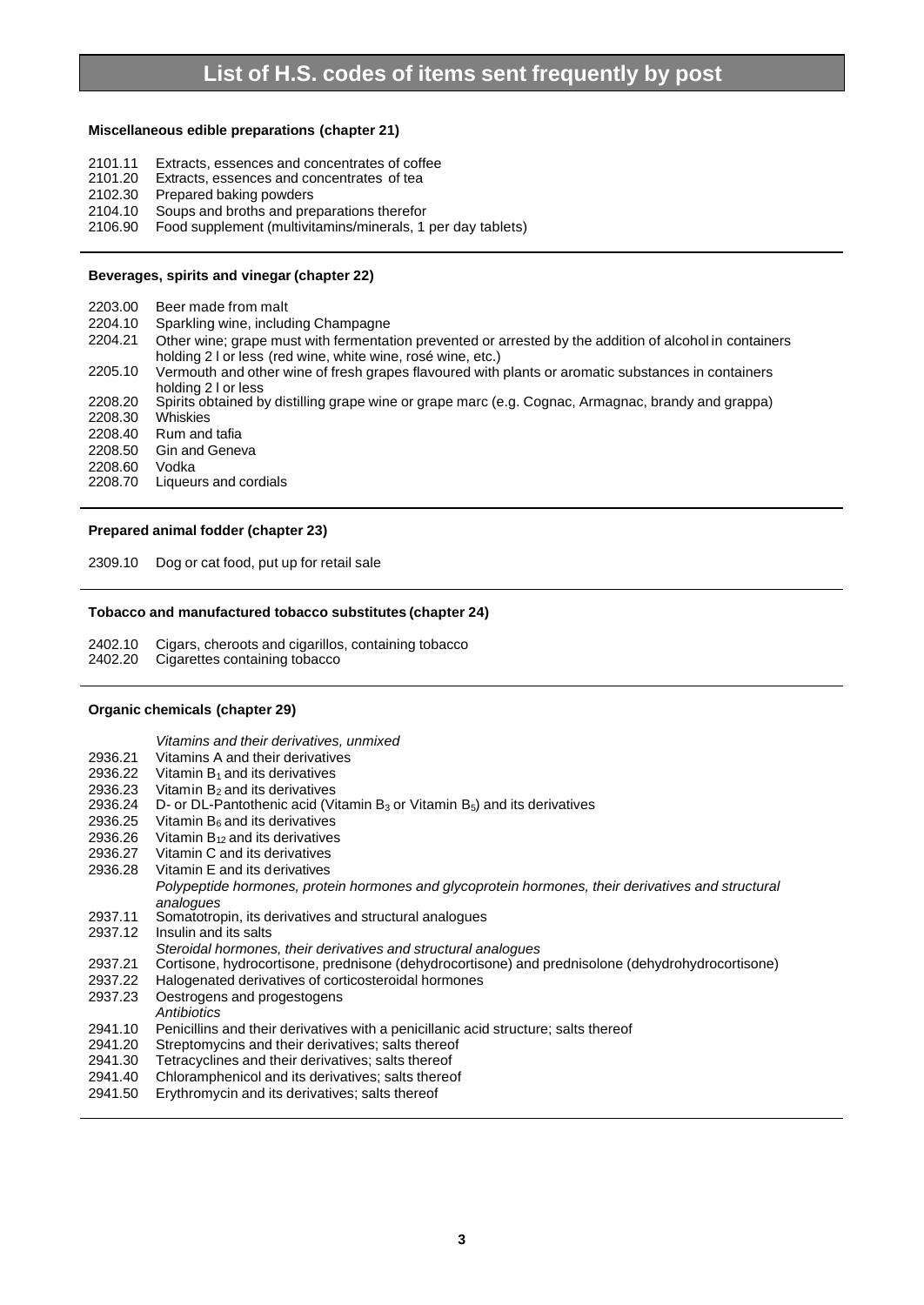#### **Pharmaceutical products (chapter 30)**

- 3002.10 Antisera and other blood fractions and modified immunological products, whether or not obtained by means of biotechnological processes
- 3002.20 Vaccines for human medicine
- 3002.30 Vaccines for veterinary medicine Medicaments consisting of mixed or unmixed products for therapeutic or prophylactic uses, put up in measured doses (including those in the form of transdermal administration systems) or in forms or packings for retail sale:
- 3004.10 containing penicillins or derivatives thereof, with a penicillanic acid structure, or streptomycins or their derivatives
- $3004.20 \text{containing other antibiotics}$ <br> $3004.31 \text{containing insulin}$
- 3004.31 containing insulin
- 3004.32 containing corticosteroid hormones, their derivates and structural analogues
- containing alkaloids or derivatives thereof but not containing hormones or antibiotics *Wadding, gauze, bandages and similar articles (for example, dressings, adhesive plasters, poultices), impregnated or coated with pharmaceutical substances or put up in forms or packings for retail sale for medical, surgical, dental or veterinary purposes*
- 3005.10 Adhesive dressings and other articles having an adhesive layer
- 3006.10 Sterile surgical catgut, similar sterile suture materials and sterile tissue adhesives for surgical wound closure; sterile laminaria and sterile laminaria tents; sterile absorbable surgical or dental haemostatics
- 3006.20 Blood-grouping reagents
- 3006.40 Dental cements and other dental fillings; bone reconstruction cements
- 3006.50 First-aid boxes and kits
- 3006.60 Chemical contraceptive preparations based on hormones
- 3006.70 Gel preparations designed to be used in human or veterinary medicine as a lubricant for parts of the body for surgical operations or physical examinations or as a coupling agent between the body and medical instruments

#### **Tanning or dyeing extracts; tannins and their derivatives; dyes, pigments and other colouring matter; paints and varnishes; putty and other mastics; inks (chapter 32)**

3213.10 Artists', students' or signboard painters' colours, modifying tints, amusement colours and the like, in tablets, tubes, jars, bottles, pans or in similar forms or packings , in sets

#### **Essential oils and resinoids; perfumery, cosmetic or toilet preparations (chapter 33)**

- 3303.00 Perfumes and toilet waters
- 3304.10 Lip make-up preparations
- 3304.20 Eye make-up preparations
- 3304.30 Manicure or pedicure preparations
- 3305.10 Shampoos 3305.30 Hair lacquers
- 3306.10 Dentifrices
- 
- 3307.10 Pre-shave, shaving or after-shave preparations
- 3307.20 Personal deodorants and antiperspirants
- Perfumed bath salts and other bath preparations

#### **Soap, organic surface-active agents, washing preparations, lubricating preparations, artificial waxes, prepared waxes, polishing or scouring preparations, candles (chapter 34)**

3401.11 Soap for toilet use

- 3401.30 Organic surface-active products and preparations for washing the skin, in the form of liquid or cream and put up for retail sale, whether or not containing soap
- 3405.10 Polishes, creams and similar preparations for footwear or leather
- 3406.00 Candles, tapers and the like

#### **Albuminoidal substances; modified starches; glues; enzymes (chapter 35)**

3506.10 Products suitable for use as glues or adhesives, put up for retail sale as glues or adhesives, not exceeding a net weight of 1 kg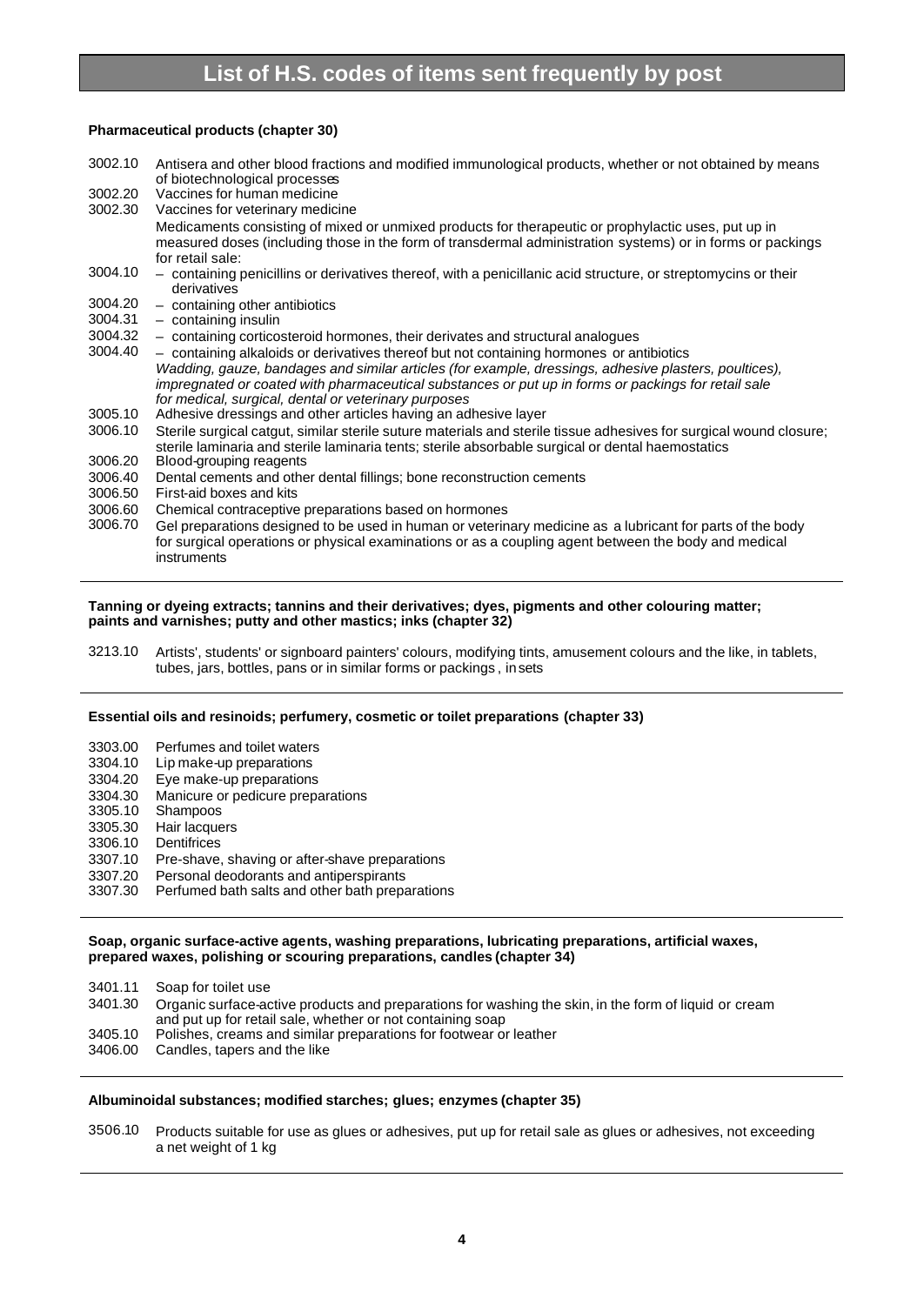#### **Photographic or cinematographic goods (chapter 37)**

3702.31 Photographic films for colour photography (polychrome), without perforation 3702.54 Photographic films for colour photography (polychrome), with perforation

#### **Plastics and articles thereof (chapter 39)**

- 3924.10 Tableware and kitchenware
- 3926.10 Office or school supplies
- 3926.40 Statuettes and other ornamental articles

#### **Rubber and articles thereof (chapter 40)**

4014.10 Sheath contraceptives

4016.92 Erasers

#### **Articles of leather; saddlery and harness; travel goods, handbags and similar containers; articles of animal gut (chapter 42)**

4201.00 Saddlery and harness for any animal (including traces, leads, knee pads, muzzles, saddle cloths, saddle bags, dog coats and the like), of any material Handbags, whether or not with shoulder strap, including those without handle: 4202.21 – with outer surface of leather, of composition leather or of patent leather 4202.22 – with outer surface of plastic sheeting or of textile materials Articles of a kind normally carried in the pocket or in the handbag (e.g. wallets, purses, cigarette cases and tobacco pouches): 4202.31 – with outer surface of leather, of composition leather or of patent leather 4202.32 – with outer surface of plastic sheeting or of textile materials *Articles of apparel and clothing accessories, of leather or of composition leather* 4203.21 Gloves, mittens and mitts, specially designed for use in sports 4203.29 Gloves, mittens and mitts, other than for use in sports 4203.30 Belts and bandoliers Belts and bandoliers

#### **Wood and articles of wood; wood charcoal (chapter 44)**

- 4414.00 Wooden frames for paintings, photographs, mirrors or similar objects
- 4420.10 Statuettes and other ornaments, of wood
- 4421.10 Clothes hangers

#### **Cork and articles of cork (chapter 45)**

4503.10 Corks and stoppers

#### **Paper and paperboard; articles of paper pulp, of paper or of paperboard (chapter 48)**

4817.10 Envelopes

- 4817.20 Letter cards, plain postcards and correspondence cards
- 4817.30 Boxes, pouches, wallets and writing compendiums, of paper or paperboard, containing an assortment of paper stationery
- 4818.10 Toilet paper
- 4818.20 Handkerchiefs, cleansing or facial tissues and towels
- 4818.30 Tablecloths and serviettes
- 4818.40 Sanitary towels and tampons, napkins and napkin liners for babies and similar sanitary articles<br>4820.10 Registers, account books, note books, order books, receipt books, letter pads, memorandum p
- Registers, account books, note books, order books, receipt books, letter pads, memorandum pads,
- diaries and similar articles
- 4820.20 Exercise books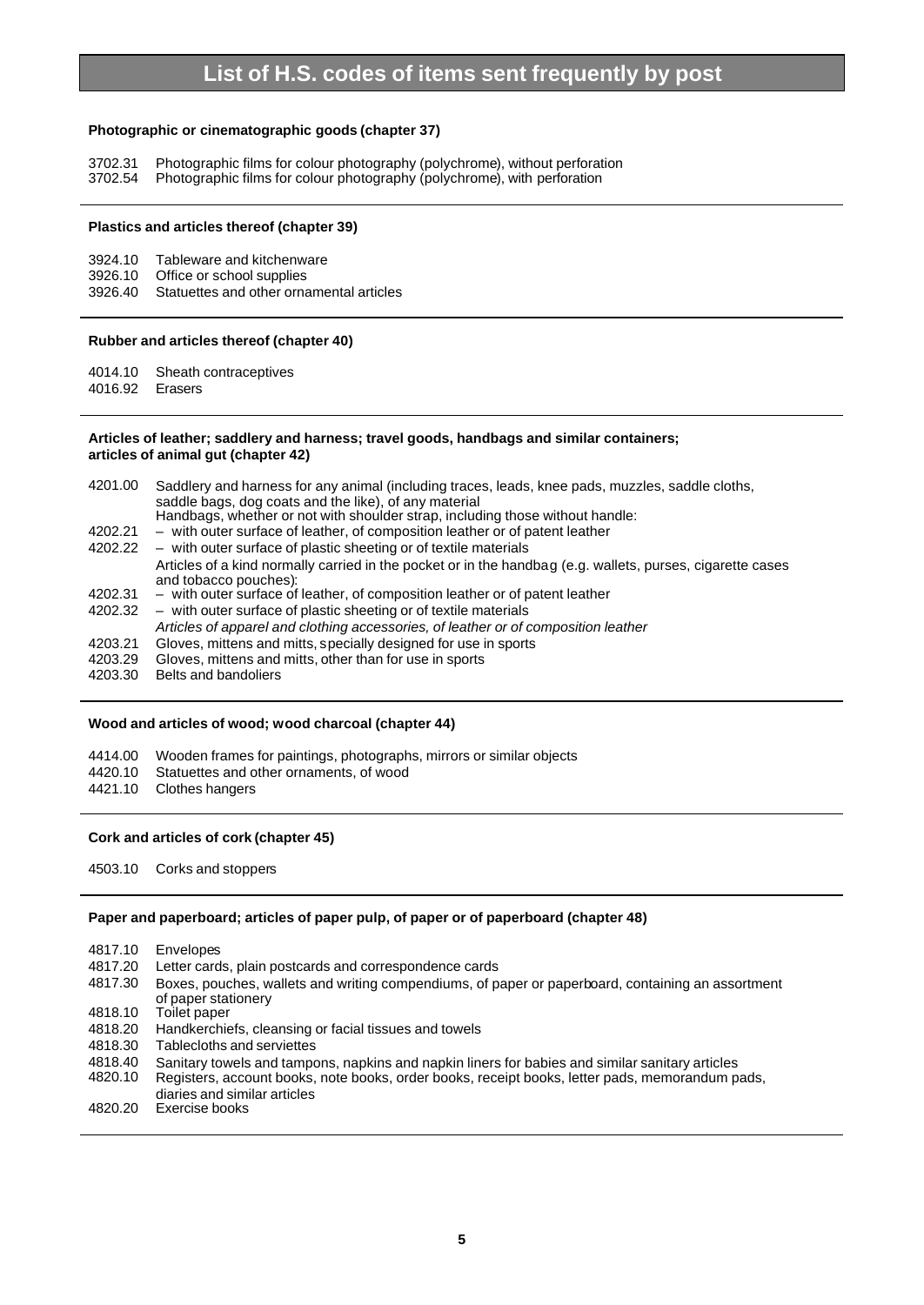#### **Printed books, newspapers, pictures and other products of the printing industry; manuscripts, typescripts and plans (chapter 49)**

- 4901.91 Dictionaries and encyclopaedias, and serial instalments thereof
- 4901.99 Printed books, brochures, leaflets and similar printed matter
- 4903.00 Children's picture, drawing or colouring books
- 4910.00 Calendars of any kind, printed, including calendar blocks
- 4911.10 Trade advertising material and commercial catalogues
- 4911.91 Pictures, designs and photographs

#### **Silk (chapter 50)**

5006.00 Silk yarn and yarn spun from silk waste, put up for retail sale

#### **Wool (chapter 51)**

5109.10 Yarn of wool or of fine animal hair, put up for retail sale containing 85% or more by weight of wool or of fine animal hair

#### **Cotton (chapter 52)**

5204.20 Cotton sewing thread, whether or not put up for retail sale

#### **Man-made filaments (chapter 54)**

|           | Sewing thread of man-made filaments, whether or not put up for retail sale: |
|-----------|-----------------------------------------------------------------------------|
| $EAO4$ 40 | of ounthotic filamente (e.g. polyomides, polyopters, polyurathenes)         |

5401.10 – of synthetic filaments (e.g. polyamides, polyesters, polyurethanes) 5401.20 – of artificial filaments (e.g. viscose rayon and cellulose acetate)

#### **Man-made staple fibres (chapter 55)**

Synthetic filament tow: 5501.10 – of nylon or other polyamides 5501.20 – of polyesters 5501.30 – acrylic or modacrylic Sewing thread of man-made staple fibres, whether or not put up for retail sale: 5508.10 – of synthetic staple fibres 5508.20 – of artificial staple fibres

#### **Carpets (chapter 57)**

5701.10 Carpets and other textile floor coverings, knotted, whether or not made up, of wool or fine animal hair

#### **Special woven fabrics; tufted textile fabrics; lace; tapestries; trimmings; embroidery (chapter 58)**

5805.00 Hand-woven tapestries of the type Gobelins, Flanders, Aubusson, Beauvais and the like, and needle-worked tapestries (for example, petit point, cross stitch), whether or not made up

#### **Articles of apparel and clothing accessories, knitted or crocheted (chapter 61)**

Men's or boys' shirts, knitted or crocheted:

- $6105.10 of cotton (min. 50%)$ <br> $6105.20 of man-made fibres (i.e., 50%)$
- $-$  of man-made fibres (min. 50%)
- Women's or girls' blouses, shirts and shirt-blouses, knitted or crocheted:
- 6106.10 of cotton (min. 50%)
- 6106.20 of man-made fibres (min. 50%)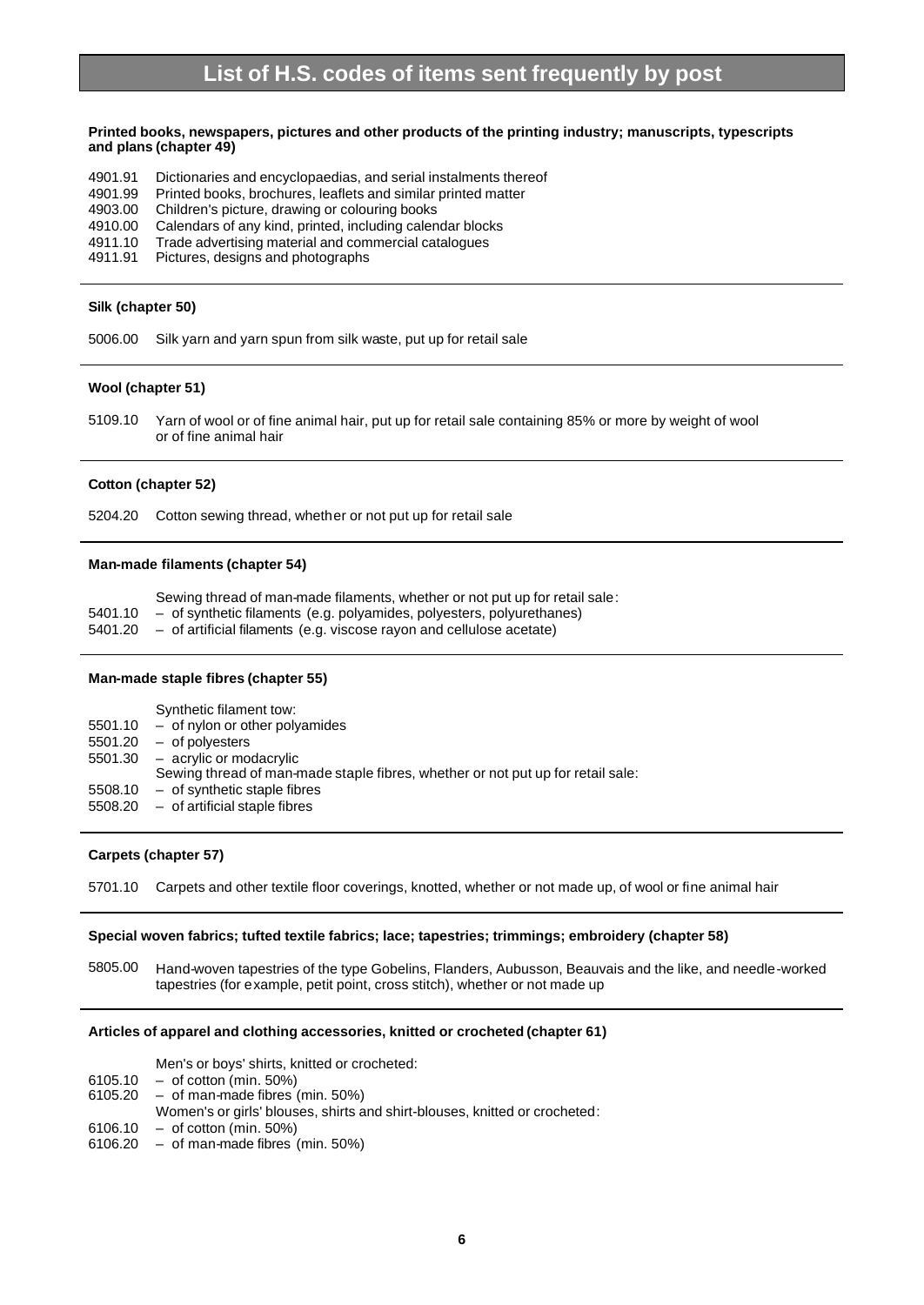|         | Men's or boys' underpants, briefs, nightshirts, pyjamas, bathrobes, dressing gowns and similar articles, |
|---------|----------------------------------------------------------------------------------------------------------|
|         | knitted or crocheted                                                                                     |
|         | Underpants and briefs:                                                                                   |
| 6107.11 | $-$ of cotton (min. 50%)                                                                                 |
| 6107.12 | $-$ of man-made fibres (min. 50%)                                                                        |
|         | Nightshirts and pyjamas:                                                                                 |
| 6107.21 | $-$ of cotton (min. 50%)                                                                                 |
| 6107.22 | $-$ of man-made fibres (min. 50%)                                                                        |
|         | Women's or girls' slips, petticoats, briefs, panties, nightdresses, pyjamas, négligés, bathrobes,        |
|         | dressing gowns and similar articles, knitted or crocheted                                                |
|         | Slips and petticoats:                                                                                    |
| 6108.11 | - of man-made fibres (min. 50%)                                                                          |
| 6108.19 | $-$ of other textile materials                                                                           |
|         |                                                                                                          |
|         | Briefs and panties:                                                                                      |
| 6108.21 | $-$ of cotton (min. 50%)                                                                                 |
| 6108.22 | - of man-made fibres (min. 50%)                                                                          |
|         | Nightdresses and pyjamas:                                                                                |
| 6108.31 | $-$ of cotton (min. 50%)                                                                                 |
| 6108.32 | $-$ of man-made fibres (min. 50%)                                                                        |
|         | T-shirts, singlets and other vests, knitted or crocheted:                                                |
| 6109.10 | $-$ of cotton (min. 50%)                                                                                 |
| 6109.90 | $-$ of other textile materials                                                                           |
|         | Jerseys, pullovers, cardigans, waist-coats and similar articles, knitted or crocheted:                   |
| 6110.11 | $-$ of wool (min. 50%)                                                                                   |
| 6110.12 | - of Kashmir (cashmere) goats (min. 50%)                                                                 |
| 6110.20 | $-$ of cotton (min. 50%)                                                                                 |
| 6110.30 | $-$ of man-made fibres (min. 50%)                                                                        |
|         | Babies' garments and clothing accessories, knitted or crocheted:                                         |
|         | $6111.10 - of$ wool or fine animal hair (min. 50%)                                                       |
| 6111.20 | $-$ of cotton (min. 50%)                                                                                 |
| 6111.30 | - of synthetic fibres (min. 50%)                                                                         |
|         | Track suits:                                                                                             |
| 6112.11 | $-$ of cotton (min. 50%)                                                                                 |
| 6112.12 | $-$ of synthetic fibres (min. 50%)                                                                       |
|         |                                                                                                          |
|         | Men's or boys' swimwear:                                                                                 |
| 6112.31 | - of synthetic fibres                                                                                    |
|         | Women's or girls' swimwear:                                                                              |
| 6112.41 | - of synthetic fibres                                                                                    |
|         | Panty hose and tights:                                                                                   |
| 6115.11 | - of synthetic fibres, less than 67 decitex                                                              |
| 6115.12 | - of synthetic fibres, 67 decitex or more                                                                |
| 6115.20 | Women's full-length or knee-length hosiery                                                               |
|         | Socks:                                                                                                   |
| 6115.91 | - of wool or fine animal hair (min. 50%)                                                                 |
| 6115.92 | $-$ of cotton (min. 50%)                                                                                 |
| 6115.93 | - of synthetic fibres (min. 50%)                                                                         |
|         | Gloves, mittens and mitts, knitted or crocheted:                                                         |
| 6116.10 | - Impregnated, coated or covered with plastics or rubber                                                 |
| 6116.91 | - of wool or fine animal hair (min. 50%)                                                                 |
| 6116.92 | $-$ of cotton (min. 50%)                                                                                 |
| 6116.93 | - of synthetic fibres (min. 50%)                                                                         |
|         |                                                                                                          |

### **Articles of apparel and clothing accessories, not knitted or crocheted (chapter 62)**

*Men's or boys' overcoats, car-coats, capes, cloaks, anoraks (including ski-jackets), wind-cheaters, wind-jackets and similar articles* Overcoats, raincoats, car-coats, capes, cloaks and similar articles:

- 6201.11 of wool or fine animal hair (min. 50%)
- 6201.12 of cotton (min. 50%)
- 6201.13 of man-made fibres (min. 50%)
- 6201.19 of other textile materials

Anoraks (including ski-jackets), wind-cheaters, wind-jackets and similar articles :

- 6201.91 of wool or fine animal hair (min. 50%)
- 6201.92 of cotton (min. 50%)
- 6201.93 of man-made fibres (min. 50%)
- 6201.99 of other textile materials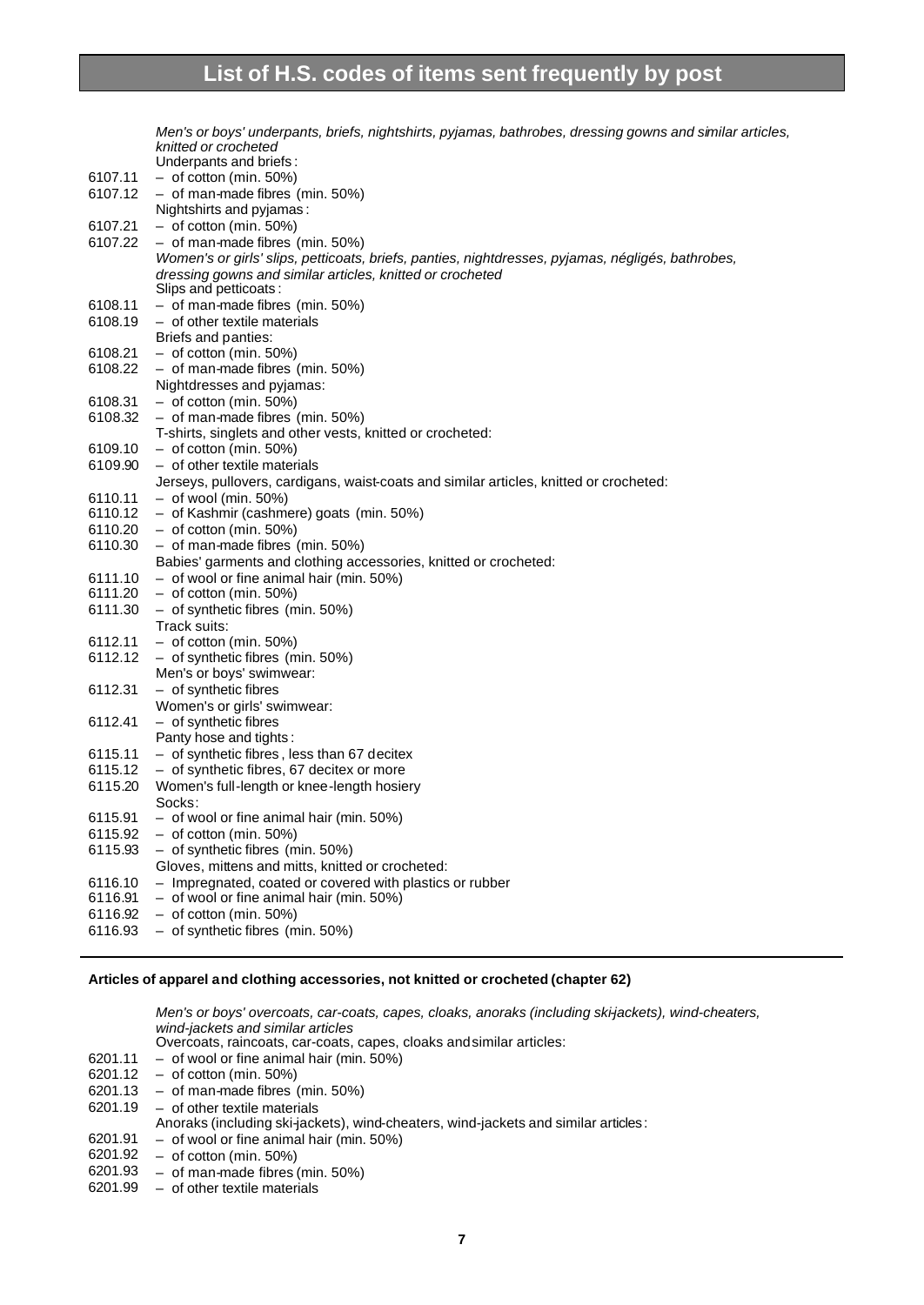|         | Women's or girls' overcoats, car-coats, capes, cloaks, anoraks (including ski-jackets), wind-cheaters,   |
|---------|----------------------------------------------------------------------------------------------------------|
|         | wind-jackets and similar articles                                                                        |
|         | Overcoats, raincoats, car-coats, capes, cloaks and similar articles:                                     |
| 6202.11 | - of wool or fine animal hair (min. 50%)                                                                 |
| 6202.12 | $-$ of cotton (min. 50%)                                                                                 |
| 6202.13 | $-$ of man-made fibres (min. 50%)                                                                        |
| 6202.19 | - of other textile materials                                                                             |
|         | Anoraks (including ski-jackets), wind-cheaters, wind-jackets and similar articles:                       |
| 6202.91 | - of wool or fine animal hair (min. 50%)                                                                 |
| 6202.92 | $-$ of cotton (min. 50%)                                                                                 |
| 6202.93 | $-$ of man-made fibres (min. 50%)                                                                        |
| 6202.99 | $-$ of other textile materials                                                                           |
|         | Men's or boys' suits, ensembles, jackets, blazers, trousers, bib and brace overalls, breeches and shorts |
|         | (other than swimwear)                                                                                    |
|         | Suits:                                                                                                   |
| 6203.11 | $-$ of wool or fine animal hair (min. 50%)                                                               |
| 6203.12 | - of synthetic fibres (min. 50%)                                                                         |
| 6203.19 | $-$ of cotton (min. 50%)                                                                                 |
|         | Jackets and blazers:                                                                                     |
| 6203.31 | - of wool or fine animal hair (min. 50%)                                                                 |
| 6203.32 | $-$ of cotton (min. 50%)                                                                                 |
| 6203.33 | - of synthetic fibres (min. 50%)                                                                         |
|         | Trousers, bib and brace overalls, breeches and shorts:                                                   |
| 6203.41 | $-$ of wool or fine animal hair (min. 50%)                                                               |
| 6203.42 | $-$ of cotton (min. 50%)                                                                                 |
| 6203.43 | $-$ of synthetic fibres (min. 50%)                                                                       |
| 6203.49 | $-$ of other textile materials                                                                           |
|         | Women's or girls' suits, ensembles, jackets, blazers, dresses, skirts, divided skirts, trousers,         |
|         | bib and brace overalls, breeches and shorts (other than swimwear)                                        |
|         | Suits:                                                                                                   |
| 6204.11 | - of wool or fine animal hair (min. 50%)                                                                 |
| 6204.12 | $-$ of cotton (min. 50%)                                                                                 |
| 6204.13 | - of synthetic fibres (min. 50%)                                                                         |
|         | Jackets and blazers:                                                                                     |
| 6204.31 | - of wool or fine animal hair (min. 50%)                                                                 |
| 6204.32 | $-$ of cotton (min. 50%)                                                                                 |
| 6204.33 | - of synthetic fibres (min. 50%)                                                                         |
|         | Dresses:                                                                                                 |
| 6204.41 | - of wool or fine animal hair (min. 50%)                                                                 |
| 6204.42 | $-$ of cotton (min. 50%)                                                                                 |
| 6204.43 | - of synthetic fibres (min. 50%)                                                                         |
| 6204.44 | $-$ of artificial fibres (min. 50%)                                                                      |
|         | Skirts and divided skirts:                                                                               |
| 6204.51 | - of wool or fine animal hair (min. 50%)                                                                 |
| 6204.52 | $-$ of cotton (min. 50%)                                                                                 |
| 6204.53 | - of synthetic fibres (min. 50%)                                                                         |
|         | Trousers, bib and brace overalls, breeches and shorts:                                                   |
| 6204.61 | - of wool or fine animal hair (min. 50%)                                                                 |
| 6204.62 | $-$ of cotton (min. 50%)                                                                                 |
| 6204.63 | - of synthetic fibres (min. 50%)                                                                         |
|         | Brassières, girdles, corsets, braces, suspenders, garters and similar articles and parts thereof,        |
|         | whether or not knitted or crocheted                                                                      |
| 6212.10 | <b>Brassières</b>                                                                                        |
| 6212.20 | Girdles and panty-girdles                                                                                |
| 6212.30 | Corselettes                                                                                              |
|         | Shawls, scarves, mufflers, mantillas, veils and the like:                                                |
| 6214.10 | - of silk or silk waste                                                                                  |
| 6214.20 | - of wool or fine animal hair (min. 50%)                                                                 |
| 6214.30 | $-$ of synthetic fibres (min. 50%)                                                                       |
| 6214.40 | - of artificial fibres (min. 50%)                                                                        |
|         | Ties, bow ties and cravats:                                                                              |
| 6215.10 | - of silk or silk waste                                                                                  |
| 6215.20 | $-$ of man-made fibres                                                                                   |
|         |                                                                                                          |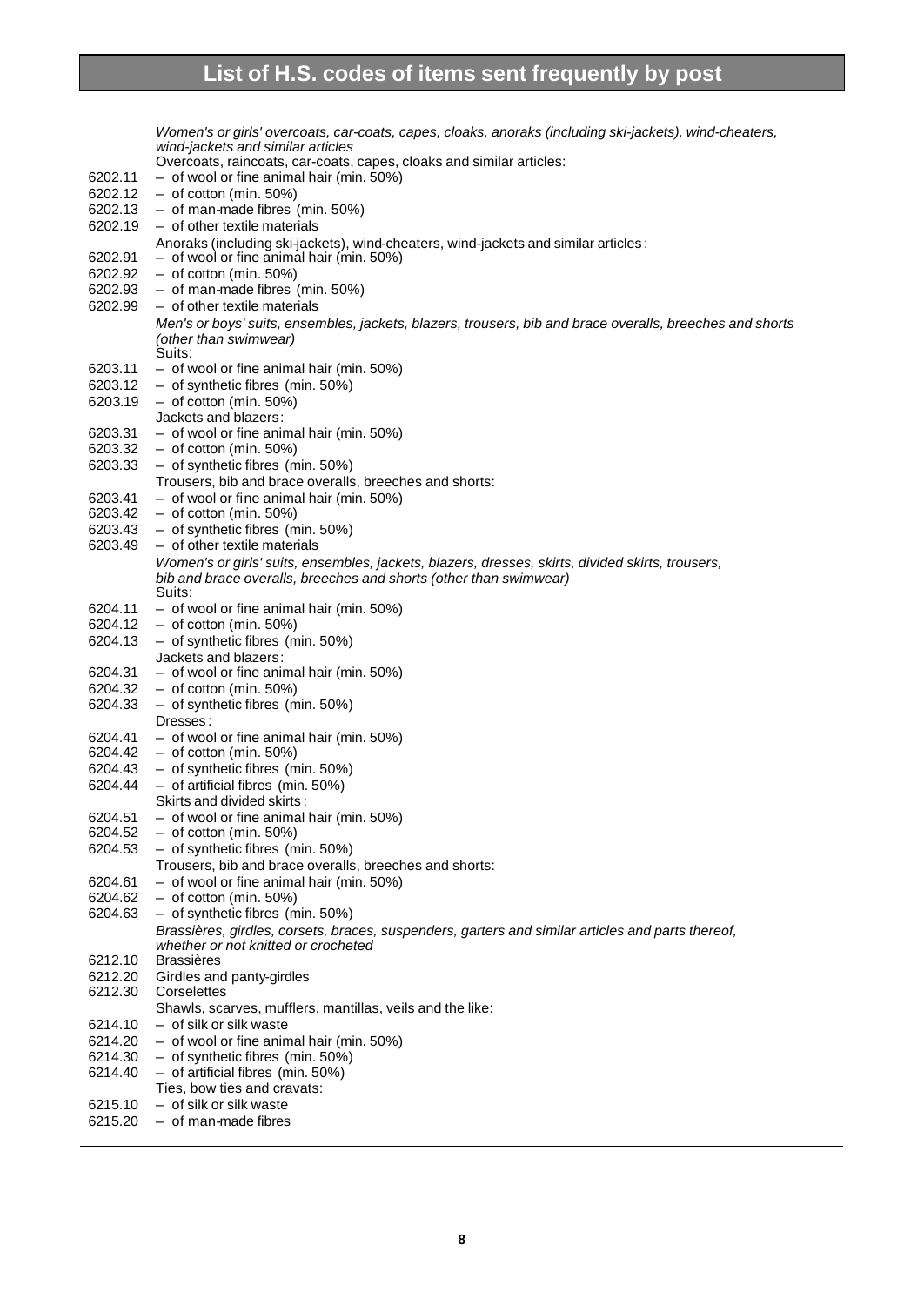#### **Other made up textile articles; sets; worn clothing and worn textile articles; rags (chapter 63)**

- 6302.10 Bed linen, knitted or crocheted
- 6302.40 Table linen, knitted or crocheted
- 6302.60 Toilet linen and kitchen linen, of terry towelling or similar terry fabrics, of cotton

#### **Footwear, gaiters and the like; parts of such articles (chapter 64)**

|         | Footwear:                                                                                            |
|---------|------------------------------------------------------------------------------------------------------|
| 6403.59 | - with outer soles and upper parts of leather                                                        |
| 6403.99 | - with outer soles of rubber or plastics and upper parts of leather                                  |
| 6404.11 | Sports footwear; tennis shoes, basketball shoes, gym shoes, training shoes and the like<br>Footwear: |
| 6404.19 | - with outer soles of rubber or plastics and upper parts of textiles                                 |
|         | $6404.20$ – with outer soles of leather and upper parts of textiles                                  |

#### **Ceramic products (chapter 69)**

| 6911.10 | Tableware and kitchenware                                                      |
|---------|--------------------------------------------------------------------------------|
|         | 6913.10 Statuettes and other ornamental ceramic articles of porcelain or china |

#### **Glass and glassware (chapter 70)**

7013.21 Drinking glasses of lead crystal

#### **Natural or cultured pearls, precious or semi-precious stones, precious metals, metals clad with precious metal, and articles thereof; imitation jewellery (chapter 71)**

| 7101.10 | Natural pearls                                                                                               |
|---------|--------------------------------------------------------------------------------------------------------------|
|         | Cultured pearls:                                                                                             |
| 7101.21 | - unworked                                                                                                   |
| 7101.22 | - worked                                                                                                     |
|         | Diamonds, whether or not worked, but not mounted or set                                                      |
|         | Industrial:                                                                                                  |
| 7102.21 | - unworked or simply sawn, cleaved or bruted                                                                 |
|         | Non-industrial:                                                                                              |
| 7102.31 | - unworked or simply sawn, cleaved or bruted                                                                 |
|         | Precious stones (other than diamonds) and semi-precious stones, whether or not worked or graded              |
|         | but not strung, mounted or set; ungraded precious stones (other than diamonds) and semi-precious stones,     |
|         | temporarily strung for convenience of transport:                                                             |
| 7103.10 | - unworked or simply sawn or roughly shaped                                                                  |
|         | Otherwise worked:                                                                                            |
| 7103.91 | - rubies, sapphires and emeralds                                                                             |
|         | Synthetic or reconstructed precious or semi-precious stones, whether or not worked or graded but not strung, |
|         | mounted or set; ungraded synthetic or reconstructed precious or semi-precious stones, temporarily strung     |
|         | for convenience of transport:                                                                                |
| 7104.10 | - piezo-electric quartz                                                                                      |
| 7117.19 | Imitation jewellery of base metal, whether or not plated with precious metal                                 |

#### **Articles of iron or steel (chapter 73)**

7319.10 Sewing, darning or embroidery needles<br>7319.20 Safety pins Safety pins

#### **Tools, implements, cutlery, spoons and forks, of base metal; parts thereof of base metal (chapter 82)**

*Files, rasps, pliers (including cutting pliers), pincers, tweezers, metal cutting shears, pipe-cutters, bolt croppers, perforating punches and similar hand tools*

- 8203.10 Files, rasps and similar tools
- 8203.20 Pliers (including cutting pliers), pincers, tweezers and similar tools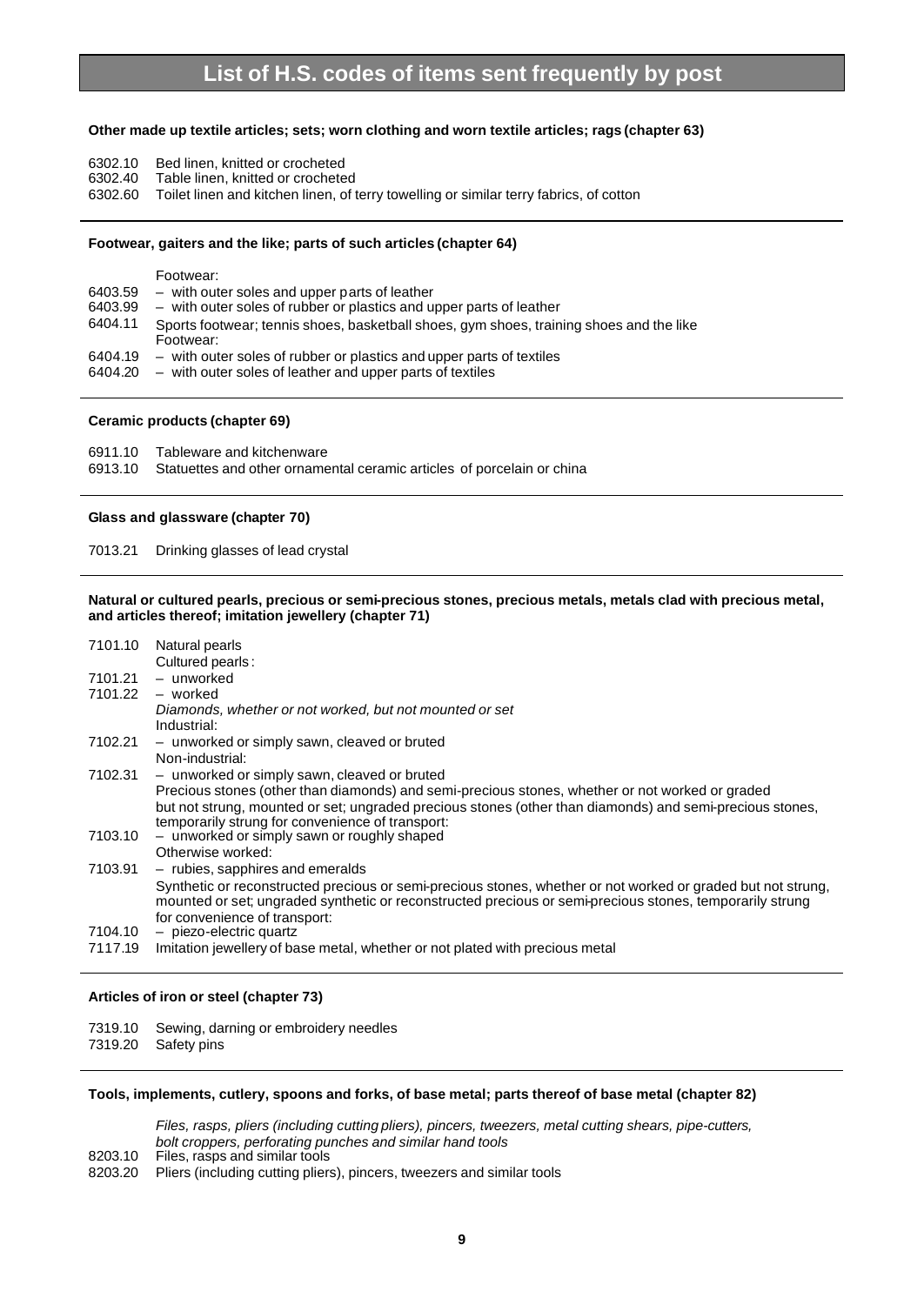*Hand-operated spanners and wrenches (including torque meter wrenches but not including tap wrenches); interchangeable spanner sockets, with or without handles* Hand-operated spanners and wrenches: 8204.11 – non-adjustable 8204.12 – adjustable *Hand tools (including glaziers' diamonds), not elsewhere specified or included* 8205.10 Drilling, threading or tapping tools 8205.20 Hammers 8205.30 Planes, chisels, gouges and similar cutting tools for working wood 8205.40 Screwdrivers Other hand tools (including glaziers' diamonds): 8205.51 – household tools *Interchangeable tools for hand tools, whether or not power-operated, or for machine-tools (for example, for pressing, stamping, punching, tapping, threading, drilling, boring, broaching, milling, turning or screw driving), including dies for drawing or extruding metal* 8207.20 Dies for drawing or extruding metal 8207.30 Tools for pressing, stamping or punching 8207.40 Tools for tapping or threading 8207.50 Tools for drilling, other than for rock drilling 8207.60 Tools for boring or broaching 8207.70 Tools for milling Knives and cutting blades, for machines or for mechanical appliances : 8208.10 – for metal working 8208.20 – for wood working 8208.30 – for kitchen appliances or for machines used by the food industry *Knives with cutting blades, serrated or not (including pruning knives), other than knives of heading 82.08, and blades therefor* 8211.91 Table knives having fixed blades 8211.93 Knives having other than fixed blades 8212.20 Safety razor blades 8214.10 Paper knives, letter openers, erasing knives, pencil sharpeners and blades therefor 8214.20 Manicure or pedicure sets and instruments (including nail files) Spoons, forks, ladles, skimmers, cake-servers, fish-knives, butter-knives, sugar tongs and similar kitchen or tableware: 8215.10 – sets of assorted articles containing at least one article plated with precious metal

- 8215.20 other sets of assorted articles (e.g. of stainless steel)
- 8215.91 other sets of assorted articles plated with precious metal

#### **Miscellaneous articles of base metal (chapter 83)**

8301.10 Padlocks

- 8301.30 Locks of a kind used for furniture
- 8301.50 Clasps and frames with clasps, incorporating locks
- 8301.70 Keys presented separately
- 8302.10 Hinges
- 8302.20 Castors
	- *Fittings for loose-leaf binders or files, letter clips, letter corners, paper clips, indexing tags and similar office articles, of base metal; staples in strips (for example, for offices, upholstery, packaging), of base metal*
- 8305.10 Fittings for loose-leaf binders or files<br>8305.20 Staples in strips Staples in strips
- 8306.21 Statuettes and other ornaments plated with precious metal
- 8306.29 Statuettes and other ornaments of base metal
- 8306.30 Photograph, picture or similar frames; mirrors
	- *Clasps, frames with clasps, buckles, buckle-clasps, hooks, eyes, eyelets and the like, of base metal, of a kind used for clothing, footwear, awnings, handbags, travel goods or other made up articles; tubular or bifurcated rivets, of base metal; beads and spangles, of base metal*
- 8308.10 Hooks, eyes and eyelets<br>8308.20 Tubular or bifurcated rive
- Tubular or bifurcated rivets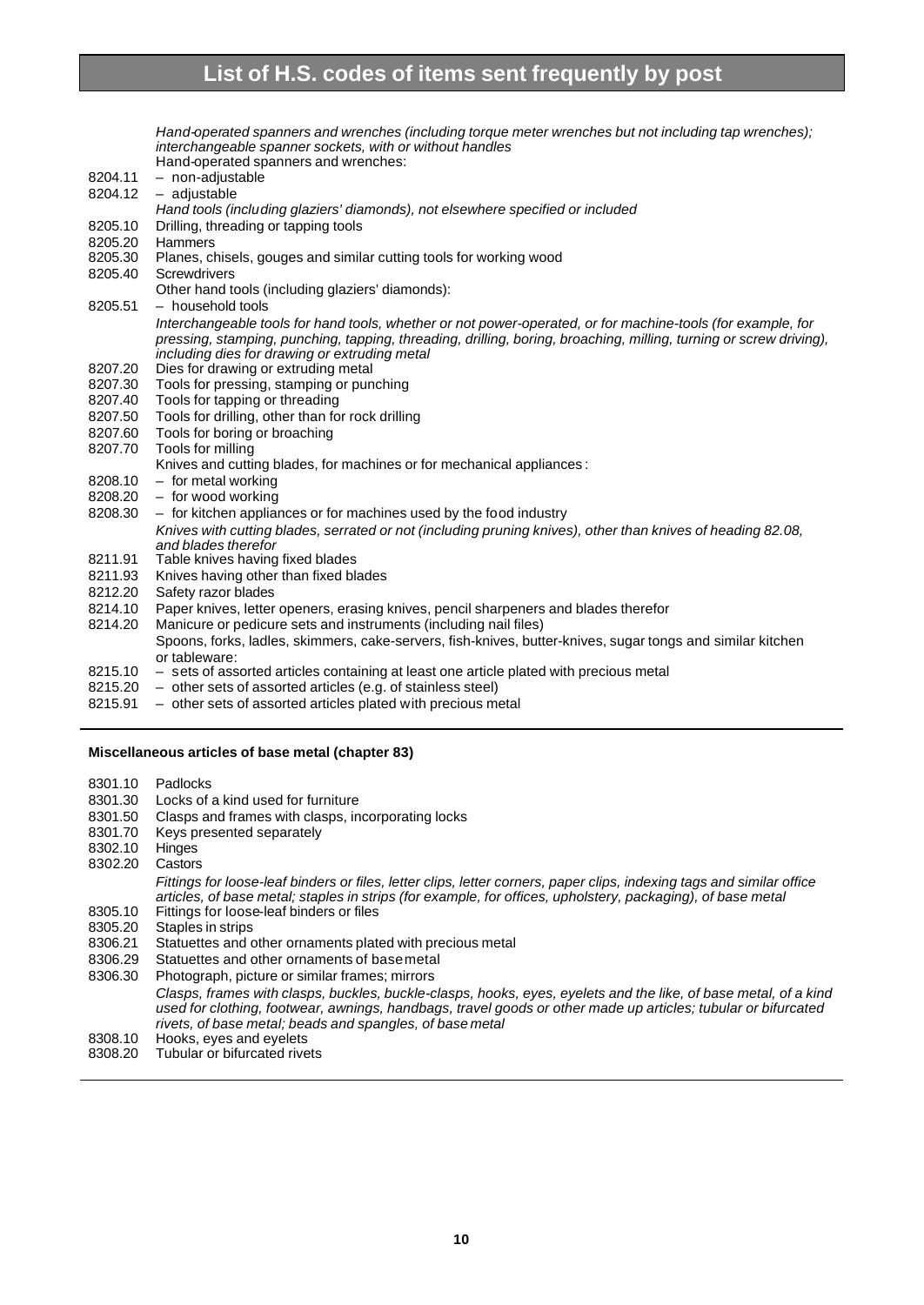#### **Electronic appliances (chapter 84)**

8470.10 Electronic calculators capable of operation without an external source of electric power and pocket-size data recording, reproducing and displaying machines with calculating functions

- 8471.30 Portable digital automatic data processing machines, weighing not more than 10 kg, consisting of a least a central processing unit, a keyboard and a display
- 8473.30 Parts and accessories of the machines of code 8471.30

#### **Electrical machinery and equipment and parts thereof; sound recorders and reproducers, television image and sound recorders and reproducers, and parts and accessories of such articles (chapter 85)**

Primary cells and primary batteries: 8506.10 – manganese dioxide 8506.30 – mercuric oxide 8506.40 – silver oxide 8506.50 – lithium 8506.60 – air-zinc 8510.10 Shavers 8510.20 Hair clippers 8510.30 Hair-removing appliances 8513.10 Portable electric lamps des igned to function by their own source of energy 8516.31 Hair dryers 8518.30 Headphones and earphones, whether or not combined with a microphone 8519.92 Pocket-size cassette-players 8519.99 CD-players 8520.90 MP3 players Discs for laser reading systems: 8524.32 – for reproducing sound only (CD's) 8524.39 – for reproducing sound and image (DVD's) 8525.20 Mobile phones 8525.40 Still image video cameras and other video camera recorders; digital cameras 8527.12 Pocket-size radio cassette-players 8534.00 Printed circuits Electric filament or discharge lamps: 8539.21 – tungsten halogen

- 8539.22 *–* other, of a power not exceeding 200 W and for a voltage exceeding 100 V
- *Electronic integrated circuits and microassemblies*
- 8542.10 Cards incorporating an electronic integrated circuit ("smart" cards)
- 8542.70 Electronic microassemblies

#### **Vehicles other than railway or tramway rolling-stock, and parts and accessories thereof (chapter 87)**

*Parts and accessories of the motor vehicles*

- 8708.21 Safety seat belts
- 8708.31 Mounted brake linings
- 8708.80 Suspension shock-absorbers
- 8708.94 Steering wheels
- 8708.99 Other parts and accessories of motor vehicles
- 8714.99 Parts and accessories of cycles, motorcycles and carriages for disabled persons

#### **Optical, photographic, cinematographic, measuring, checking, precision, medical or surgical instruments and apparatus; parts and accessories thereof (chapter 90)**

- 9001.10 Optical fibres, optical fibre bundles and cables
- 9001.30 Contact lenses
- 9001.40 Spectacle lenses of glass
- 9001.50 Spectacle lenses of other materials
- 9002.11 Objective lenses for cameras, projectors or photographic enlargers or reducers<br>9002.20 Filters
- 9002.20
- Frames and mountings :
- $9003.11 of plastics$
- 9003.19 of other materials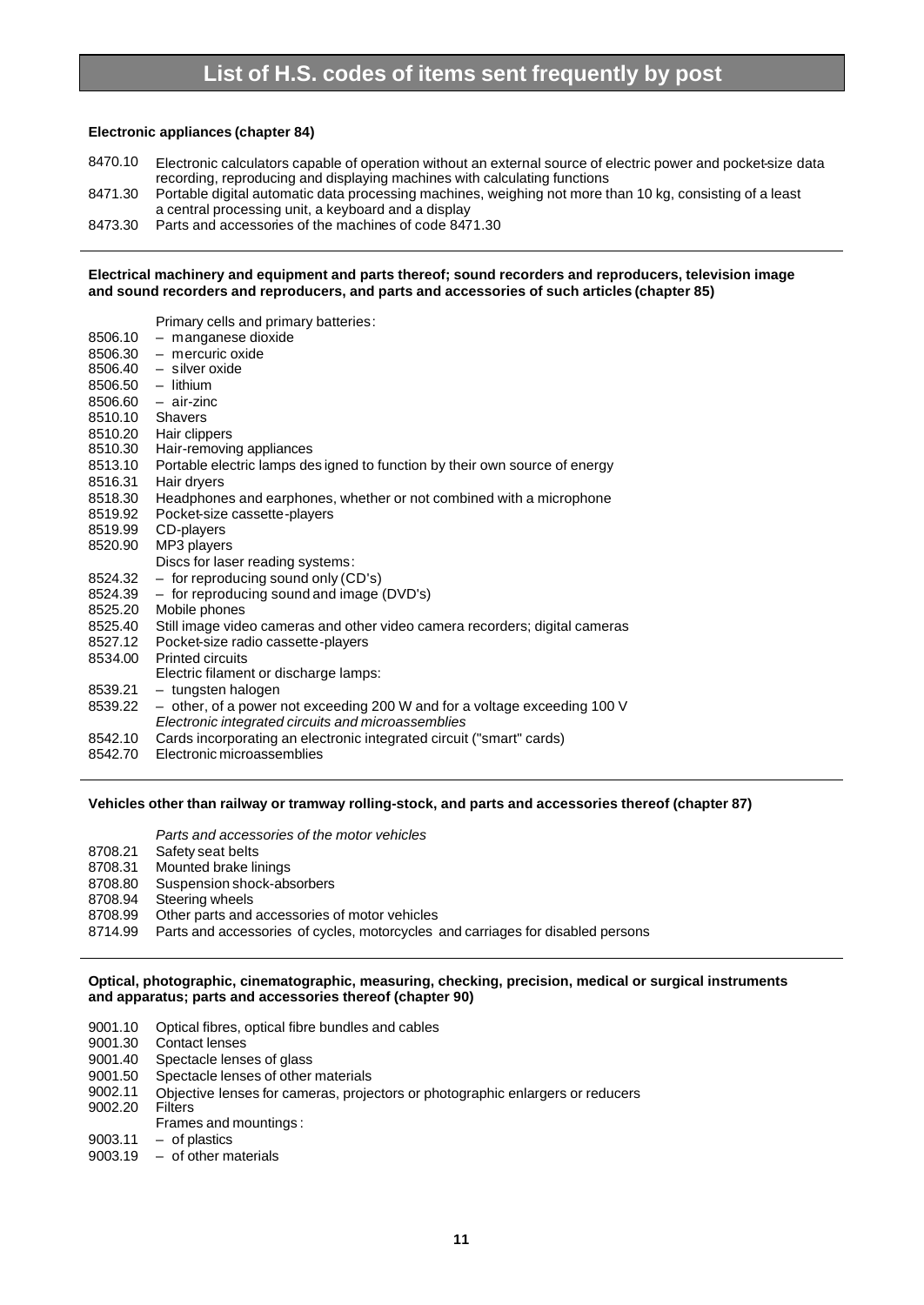| 9004.10 | Sunglasses                                                                                                                        |
|---------|-----------------------------------------------------------------------------------------------------------------------------------|
| 9004.90 | Glasses (spectacles), other than sunglasses                                                                                       |
| 9005.10 | <b>Binoculars</b>                                                                                                                 |
| 9006.51 | Cameras with a through-the-lens viewfinder (single lens reflex (SLR)), for roll film of a width                                   |
|         | not exceeding 35 mm                                                                                                               |
| 9006.61 | Discharge lamp ("electronic") flashlight apparatus                                                                                |
| 9007.11 | Cameras for film of less than 16 mm width or for double-8 mm film                                                                 |
|         | Artificial teeth and dental fittings                                                                                              |
| 9021.21 | Artificial teeth                                                                                                                  |
| 9021.40 | Hearing aids, excluding parts and accessories                                                                                     |
| 9021.50 | Pacemakers for stimulating heart muscles, excluding parts and accessories                                                         |
|         | Clocks and watches and parts thereof (chapter 91)                                                                                 |
|         |                                                                                                                                   |
|         | Wrist-watches, pocket-watches and other watches, including stop-watches, with case of precious metal                              |
|         | or of metal clad with precious metal<br>Wrist-watches, electrically operated, whether or not incorporating a stop-watch facility: |
| 9101.11 | - with mechanical display only                                                                                                    |
| 9101.12 | - with opto-electronic display only                                                                                               |
|         | Other wrist-watches, whether or not incorporating a stop-watch facility:                                                          |
| 9101.21 | $-$ with automatic winding                                                                                                        |
|         | Wrist-watches, pocket-watches and other watches, including stop-watches, other than those with case                               |
|         | of precious metal or of metal clad with precious metal                                                                            |
|         | Wrist-watches, electrically operated, whether or not incorporating a stop-watch facility:                                         |
| 9102.11 | - with mechanical display only                                                                                                    |
| 9102.12 | - with opto-electronic display only                                                                                               |
|         | Other wrist-watches, whether or not incorporating a stop-watch facility:                                                          |
| 9102.21 | $-$ with automatic winding                                                                                                        |
| 9103.10 | Clocks with watch movements, electrically operated                                                                                |
| 9105.11 | Alarm clocks, electrically operated                                                                                               |
|         | Watch movements, complete and assembled, electrically operated:                                                                   |
| 9108.11 | - with mechanical display only or with a device to which a mechanical display can be incorporated                                 |
| 9108.12 | - with opto-electronic display only                                                                                               |
| 9108.20 | Watch movements, complete and assembled, not electrically operated, with automatic winding                                        |
|         | Watch cases and parts thereof:                                                                                                    |
| 9111.10 | - cases of precious metal or of metal clad with precious metal                                                                    |
| 9111.20 | - cases of base metal, whether or not gold- or silver-plated                                                                      |
|         | Watch straps, watch bands and watch bracelets, and parts thereof:                                                                 |
| 9113.10 | - of precious metal or of metal clad with precious metal                                                                          |
| 9113.20 | - of base metal, whether or not gold- or silver-plated                                                                            |
| 9113.90 | - of other materials (e.g. leather, plastics and textiles)                                                                        |
|         | Other clock or watch parts                                                                                                        |
| 9114.10 | Springs, including hair-springs                                                                                                   |
|         |                                                                                                                                   |

- 9114.20 Jewels
- 9114.30 Dials<br>9114.40 Plate
- Plates and bridges

#### **Musical instruments; parts and accessories of such articles (chapter 92)**

| 9202.10 | Violins                                  |
|---------|------------------------------------------|
| 9202.90 | Guitars                                  |
| 9204.20 | Mouth organs                             |
| 9205.10 | Brass-wind instruments                   |
| 9205.90 | Clarinets                                |
| 9208.10 | Musical boxes                            |
| 9209.10 | Metronomes, tuning forks and pitch pipes |
| 9209.20 | Mechanisms for musical boxes             |
| 9209.30 | Musical instrument strings               |
|         |                                          |

#### **Arms and ammunition; parts and accessories thereof (chapter 93)**

9307.00 Swords, cutlasses, bayonets, lances and similar arms and parts thereof and scabbards and sheaths therefor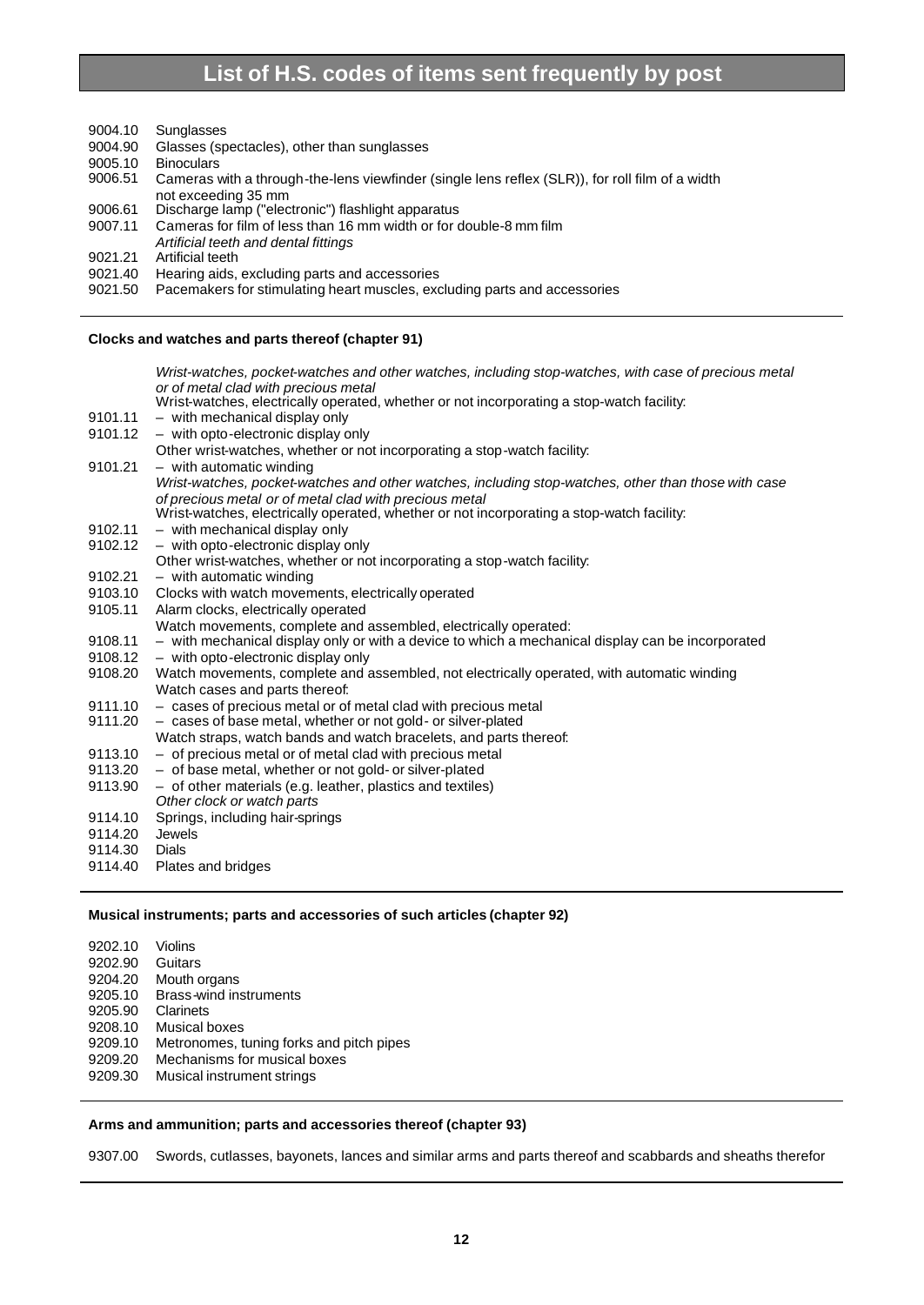#### **Lamps and lighting fittings (chapter 94)**

- 9405.20 Electric table, desk, bedside or floor-standing lamps
- 9405.30 Lighting sets of a kind used for Christmas trees
- 9405.50 Non-electrical lamps and lighting fittings (candlesticks, candelabras)

#### **Toys, games and sports requisites; parts and accessories thereof (chapter 95)**

- 9502.10 Dolls, whether or not dressed
- 9502.91 Garments and accessories therefor, footwear and headgear for dolls
- 9503.10 Electric trains, including tracks, signals and other accessories therefor
- 9503.20 Reduced-size ("scale") model assembly kits, whether or not working models, excluding those
- of subheading 9503.10 9503.41 Toys representing animals or non-human creatures , stuffed
- 9503.50 Toy musical instruments and apparatus
- 9503.60 Puzzles
- 9503.80 Other toys and models, incorporating a motor
- 9504.10 Video games of a kind used with a television receiver
- 9504.40 Playing cards
- 9505.10 Articles for Christmas festivities
- 9506.12 Ski-fastenings (ski-bindings)
- Golf balls
- 9506.40 Articles and equipment for table-tennis
- 9506.61 Lawn-tennis balls
- 9506.62 Inflatable balls (e.g. footballs, handballs, basketballs)
- 9506.70 Ice skates and roller skates, including skating boots with skates attached *Fishing rods, fish-hooks and other line fishing tackle*
- 9507.10 Fishing rods
- 9507.20 Fish-hooks, whether or not snelled
- 9507.30 Fishing reels

#### **Miscellaneous manufactured articles (chapter 96)**

*Tooth brushes, shaving brushes, hair brushes, nail brushes, eyelash brushes and other toilet brushes for use on the person, including such brushes constituting parts of appliances*

- 9603.21 Tooth brushes, including dental-plate brushes
- 9603.30 Artists' brushes, writing brushes and similar brushes for the application of cosmetics<br>9605.00 Travel sets for personal toilet, sewing or shoe or clothes cleaning
- 9605.00 Travel sets for personal toilet, sewing or shoe or clothes cleaning<br>9606.10 Press-fasteners, snap-fasteners and press-studs and parts theref
- Press-fasteners, snap-fasteners and press-studs and parts therefor
- Buttons:
- 9606.21 of plastics, not covered with textile material
- 9606.22 of base metal, not covered with textile material
- 9606.29 covered with textile materials
- Slide fasteners :
- 9607.11 fitted with chain scoops of base metal
- 9607.19 fitted with chain scoops of other materials (e.g. plastics)
- 9608.10 Ball point pens
- 9608.20 Felt tipped and other porous -tipped pens and markers<br>9608.40 Propelling or sliding pencils
- Propelling or sliding pencils
- 9608.60 Refills for ball point pens, comprising the ball point and ink-reservoir
- 9609.20 Pencil leads, black or coloured
- 9610.00 Slates and boards, with writing or drawing surfaces, whether or not framed
- 9611.00 Date, sealing or numbering stamps, and the like (including devices for printing or embossing labels), designed for operating in the hand; hand-operated composing sticks and hand printing sets incorporating such composing sticks
- 9612.10 Ribbons for typewriters, etc.<br>9612.20 Ink-pads
- Ink-pads
- 9613.10 Pocket lighters, gas fuelled, non-refillable
- 9613.20 Pocket lighters, gas fuelled, refillable
- 9614.20 Pipes and pipe bowls
- Combs, hair-slides and the like:
- 9615.11 of hard rubber or plastics
- 9616.10 Scent sprays and similar toilet sprays, and mounts and heads therefor